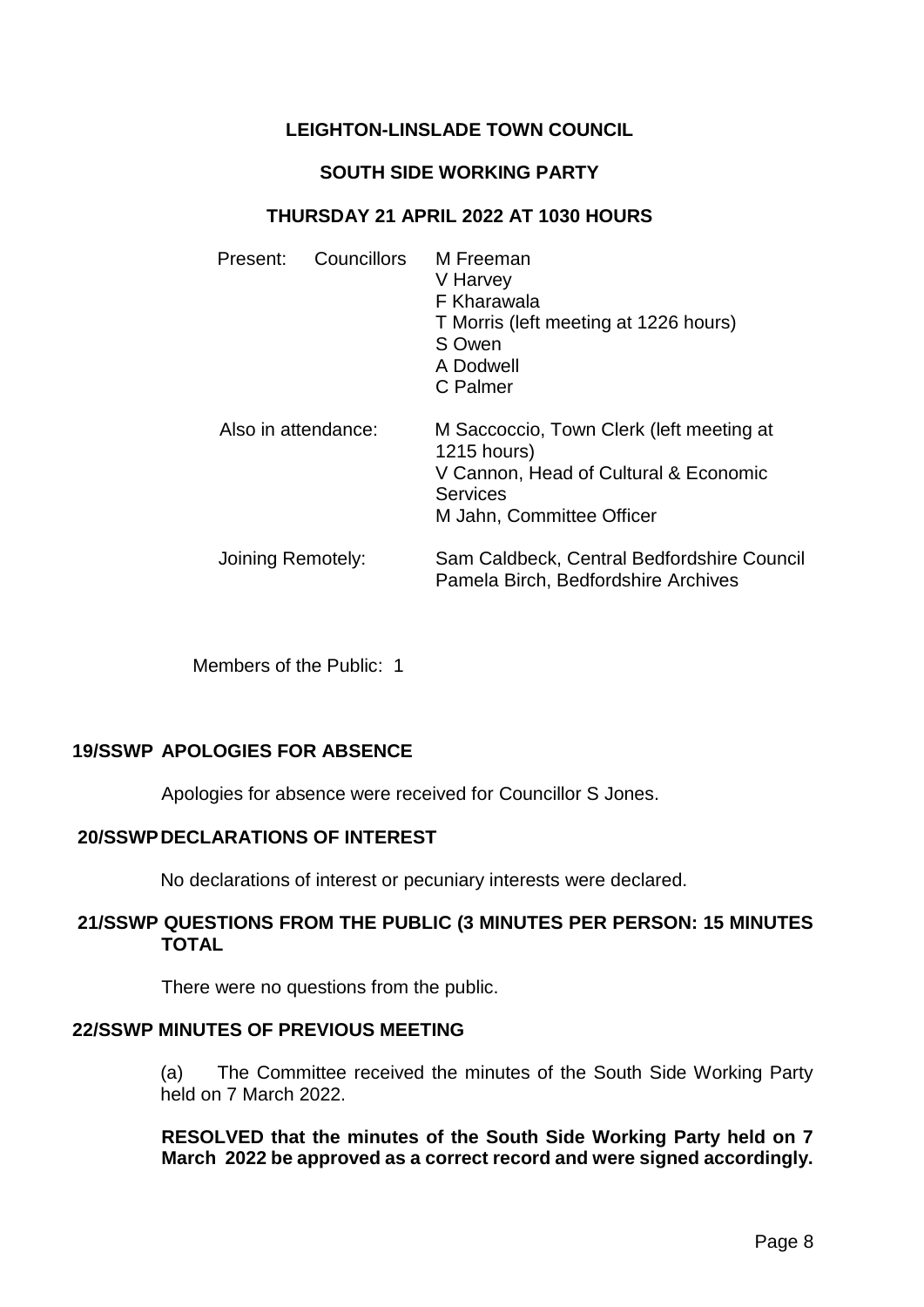Concerns were raised regarding the pace and direction of plans for Land South of the High Street and the need to monitor so it does not drift. Also more inclusion for the landowners was requested in discussions and meetings.

 $\overline{a}$ 

(b) Any updates would be covered in the agenda.

### **23/SSWP BEDFORDSHIRE ARCHIVES**

The working party received a presentation from Pamela Birch of the Bedfordshire and Luton Archives service. She informed members that Bedfordshire Archives collected preserved and made available records for the public for the whole of Bedfordshire by providing an on-line catalogue, personal visits, a remote enquiry service and a copying service. The Service had been actively looking for alternative larger accommodation for the Archives for many years but because of the specific conditions needed to store archive material and funding the amount of extra space required no suitable premises had been found. No long term strategy was in place but a review would be taking place in June 2022 when the need for bigger premises would be discussed.

In answer to the question how could Bedfordshire Archives assist Leighton Buzzard in setting up a heritage centre they would be able to offer regular workshops or talks at Leighton Buzzard Library and provide archivist sessions to spread knowledge. It would be difficult to do more than this as it is difficult to move archive material on a permanent basis as it requires correct storage temperatures and conditions. Exhibitions and digitial involvement would be possible but discussions on timings and availability of staff would be needed.

Members confirmed the interest of this group was based on the development of land south of the High Street with an arts/cultural and heritage facility and the question was raised as to whether this type of facility would be a suitable to provide a permanent base for exhibiting material. Pamela Birch thought it would be difficult to facilitate a separate building as one location with the correct conditions was more economical to run and all material in one place proved more convenient for researchers.

**RESOLVED to thank Bedfordshire Archives for their attendance and to note the information.**

# **24/SSWP COUNCIL ACCOMMODATION**

The Working Party received a verbal update on the current situation. A new twenty year lease had been signed in 2018 with a 10 year breakout possibility in 6 years. Members were informed that as technology had advanced and continued to do so the amount of space required would be similar to the space available at the present location but set up to accommodate ground floor storage, two meeting rooms, reception, office space with 20 to 30 parking spaces.

Sam Caldbeck thought the inclusion of the Town Council offices into a Community Building would be easier to pursue intiallly and access funding with staff already on site to manage and run the day to day use. A separate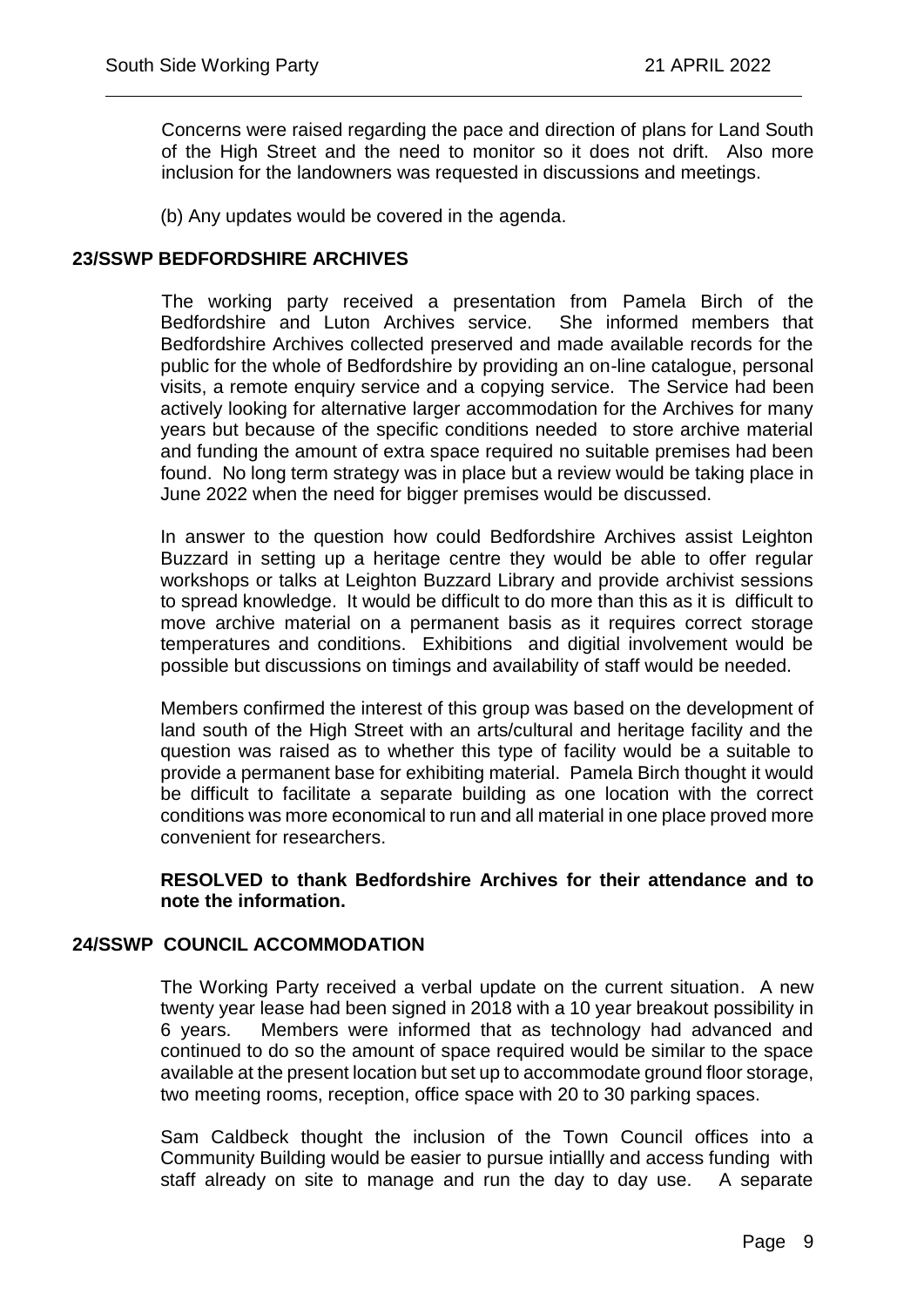Heritage/Arts facility would require staffing and managing in addition to any new town council offices.

 $\overline{a}$ 

# **RESOLVED to note the information.**

# **25/SSWP CENTRAL BEDFORDSHIRE COUNCIL UPDATES**

Sam Caldbeck, Central Bedfordshire Council informed members that after the review last year regarding the land south of the High Street and commencement of building the new care home, Marigold House, Central Bedfordshire Council had now commissioned a reassessment of the site to determine it's current potential for a commerical project.

A question was raised whether Central Bedfordshire Council still supported the development of the land south of the High Street. Sam Caldbeck reiterrated that CBC was investing in a reassessment of the area to inform CBC of possibilities and opportunities.

A further question was raised whether Central Bedfordshire Council had been aware of the recent sale of Post Office land behind the High Street. Sam Caldbeck confirmed he had only just been made aware of this sale. Concerns were raised whether Assets at Central Bedfordshire Council had been aware of the involvement of the Town Council and the Peppercorn Company in the proposed development of this land. Sam Caldbeck reassured Committee that he was in liaison with the Assets services.

It was agreed it was time to make decisions and progress with these plans and the need to keep in touch with an overall picture was important. It was felt the Town Council should take the initiative so the timescale was not delayed further.

#### **RESOLVED to suspend Standing Order 3(x) for a maximum of 30 minutes to allow completion of the agenda.**

# **RESOLVED**

**(a) That the Town Clerk seeks suitable authorisation from the most appropriate Committee to do what is necessary to enable the Town Council to secure a feasibility study for the further relocation of council offices and that the study extends to include options that may incorporate other facilities that the South Side Working party has referenced:**

- **(i) Council Offices**
- **(ii) Community use/meeting spaces**
- **(iii) Facilities that accomodate cultural activities**
- **(iv) Facilities that accommodate heritage activities**
- **(v) Facilities that accommodate the TACTIC Youth Centre**

**(b) That the Town Clerk send a formal request to Central Bedfordshire Council requesting a detailed update on the work being undertaken on the creation of a new Development Plan for Land South of the High Street in Leighton Buzzard requesting reassurance that the Town Council would**